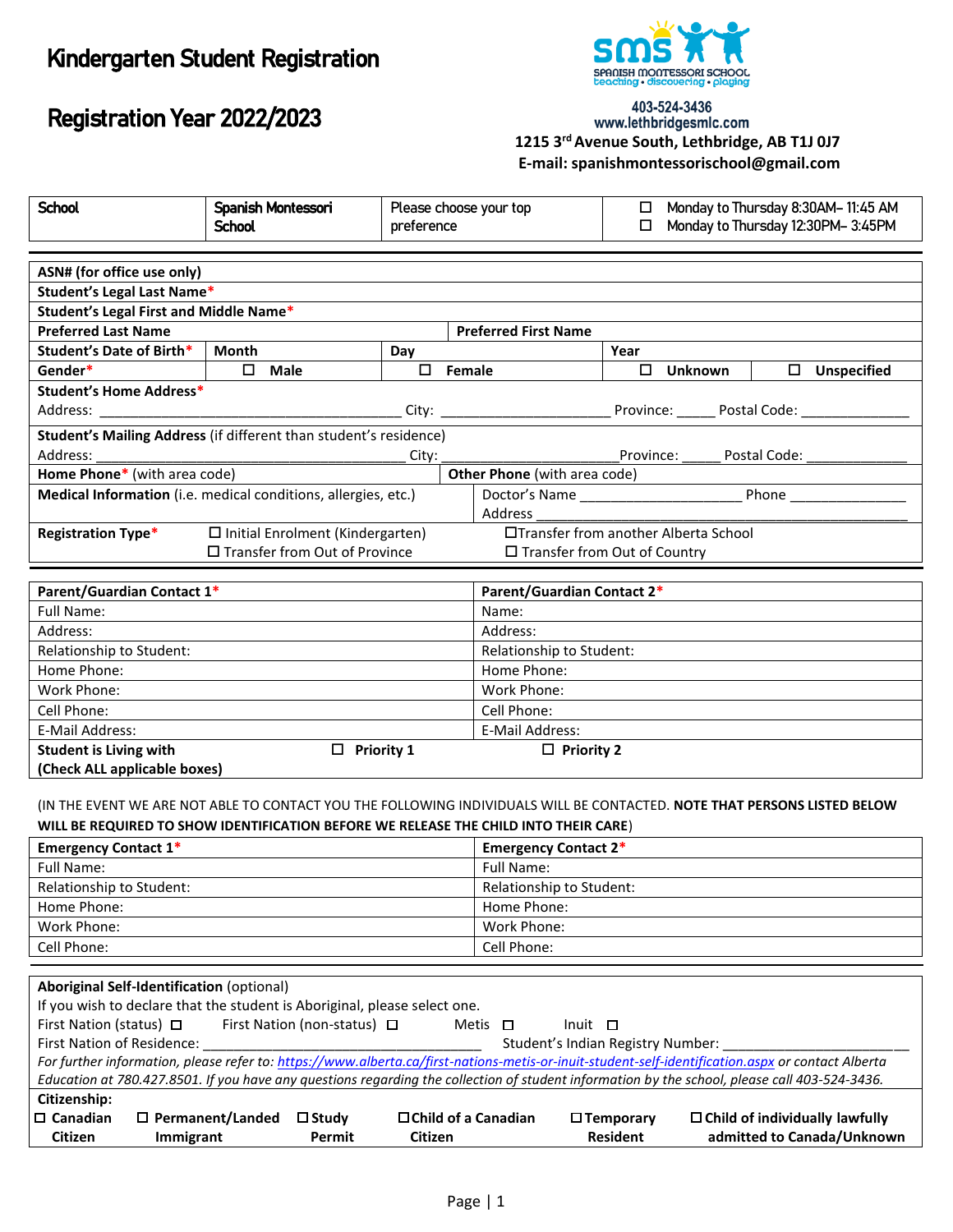# **Welcome to Spanish Montessori School!**

We are very excited to welcome your family to our building. Please take the time to assist us with the following information for the educational planning needs of your child.

> \_\_\_\_\_\_\_\_\_\_\_\_\_\_\_\_\_\_\_\_\_\_\_\_\_\_\_\_\_\_\_\_\_\_\_\_\_\_\_\_\_\_\_\_\_\_\_\_\_\_\_\_\_\_\_\_\_\_\_\_\_\_\_ \_\_\_\_\_\_\_\_\_\_\_\_\_\_\_\_\_\_\_\_\_\_\_\_\_\_\_\_\_\_\_\_\_\_\_\_\_\_\_\_\_\_\_\_\_\_\_\_\_\_\_\_\_\_\_\_\_\_\_\_\_\_\_

> \_\_\_\_\_\_\_\_\_\_\_\_\_\_\_\_\_\_\_\_\_\_\_\_\_\_\_\_\_\_\_\_\_\_\_\_\_\_\_\_\_\_\_\_\_\_\_\_\_\_\_\_\_\_\_\_\_\_\_\_\_\_\_

#### **Please describe:**

1. Health Concerns/Allergies

#### **Learning Needs:**

2. Has your child had an individualized program for learning?

(if yes, please provide us with a copy of this document)

- 3. Has your child ever been assessed by:
	- Educational Psychologists?
	- Speech Therapist?
	- Occupational Therapist?
	- Behavioural Therapist?
	- Physiotherapist?

(if yes, please provide us with a copy of the assessments)

- 4. Has your child received support for:
	- Speech?
	- Physiotherapy?
	- Occupational Therapy?
	- Behavioural?
	- PUF Funding?

if yes, please explain the supports:

5. Is there any other information you feel is important that we are aware of to assist in planning for the educational needs of your child?

\_\_\_\_\_\_\_\_\_\_\_\_\_\_\_\_\_\_\_\_\_\_\_\_\_\_\_\_\_\_\_\_\_\_\_\_\_\_\_\_\_\_\_\_\_\_\_\_\_\_\_\_\_\_\_\_\_\_\_\_\_\_\_\_\_\_ \_\_\_\_\_\_\_\_\_\_\_\_\_\_\_\_\_\_\_\_\_\_\_\_\_\_\_\_\_\_\_\_\_\_\_\_\_\_\_\_\_\_\_\_\_\_\_\_\_\_\_\_\_\_\_\_\_\_\_\_\_\_\_\_\_\_

*If applicable, please attach a letter confirming the mild/moderate need of your child. This letter can be obtained from the following sources: your physician, the Health Unit, Social Worker, and/or Speech Therapist.* 

\_\_\_\_\_\_\_\_\_\_\_\_\_\_\_\_\_\_\_\_\_\_\_\_\_\_\_\_\_\_\_\_\_\_\_\_\_\_\_\_\_\_\_\_\_\_\_\_\_\_\_\_\_\_\_\_\_\_\_\_\_\_\_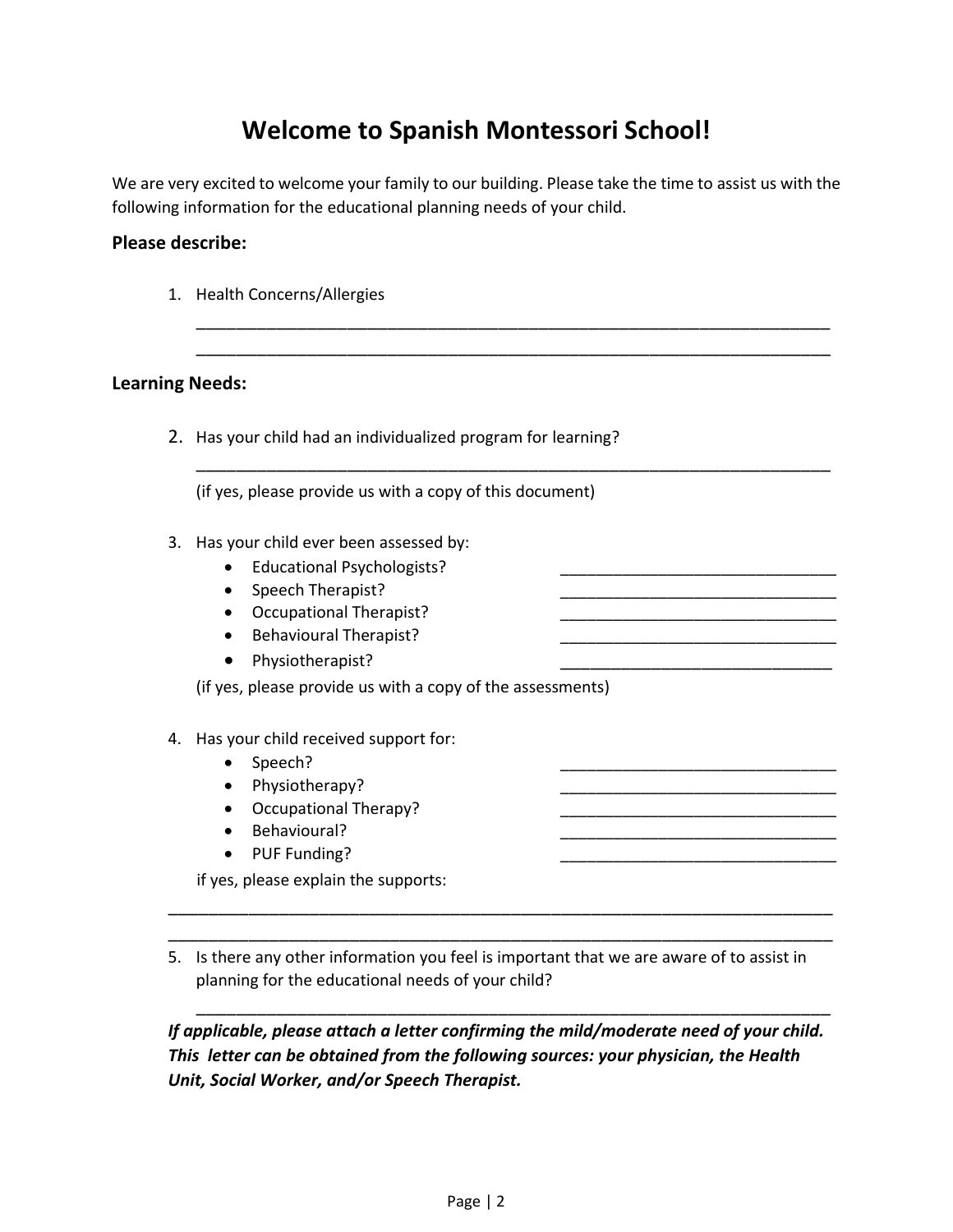| <b>Additional Information:</b>                                                                                                                                                                                                 |  |
|--------------------------------------------------------------------------------------------------------------------------------------------------------------------------------------------------------------------------------|--|
| Has your child been separated from you before, (including daycare?)<br>$\square$ Yes<br>$\square$ No                                                                                                                           |  |
| Are there currently (or ongoing) any family related or personal circumstances that may be<br>affecting your child? (i.e. death, change of address, parental separation/divorce, other stresses).<br>$\square$ Yes<br>$\Box$ No |  |
| What is the primary language spoken in your home?                                                                                                                                                                              |  |
| Does your child speak or understand any other language<br>$\Box$ Yes, if yes what is the language:<br>$\Box$ No                                                                                                                |  |
| What are your expectations of this program?                                                                                                                                                                                    |  |
| We value parent involvement, upon agreement what would you like to share or volunteer for in<br>the program (special events, classroom assistance, special speaker, etc.) $\Box$ Yes<br>$\Box$ No                              |  |
| Does your child like to play with other children?<br>$\square$ Yes<br>$\square$ No                                                                                                                                             |  |
| Does your child use any special or unique forms of communication to express him/herself?<br>(i.e. sign language, special words, etc.)                                                                                          |  |
| Does your child have any pets?<br>$\Box$ Yes, if yes what type of pet:<br>□ No                                                                                                                                                 |  |
| List any hobbies or special interests that your child has?                                                                                                                                                                     |  |

I hereby certify above information is true, correct and complete to the best of my knowledge and belief.

| Parent/Guardian Signature: | Date: |
|----------------------------|-------|
|----------------------------|-------|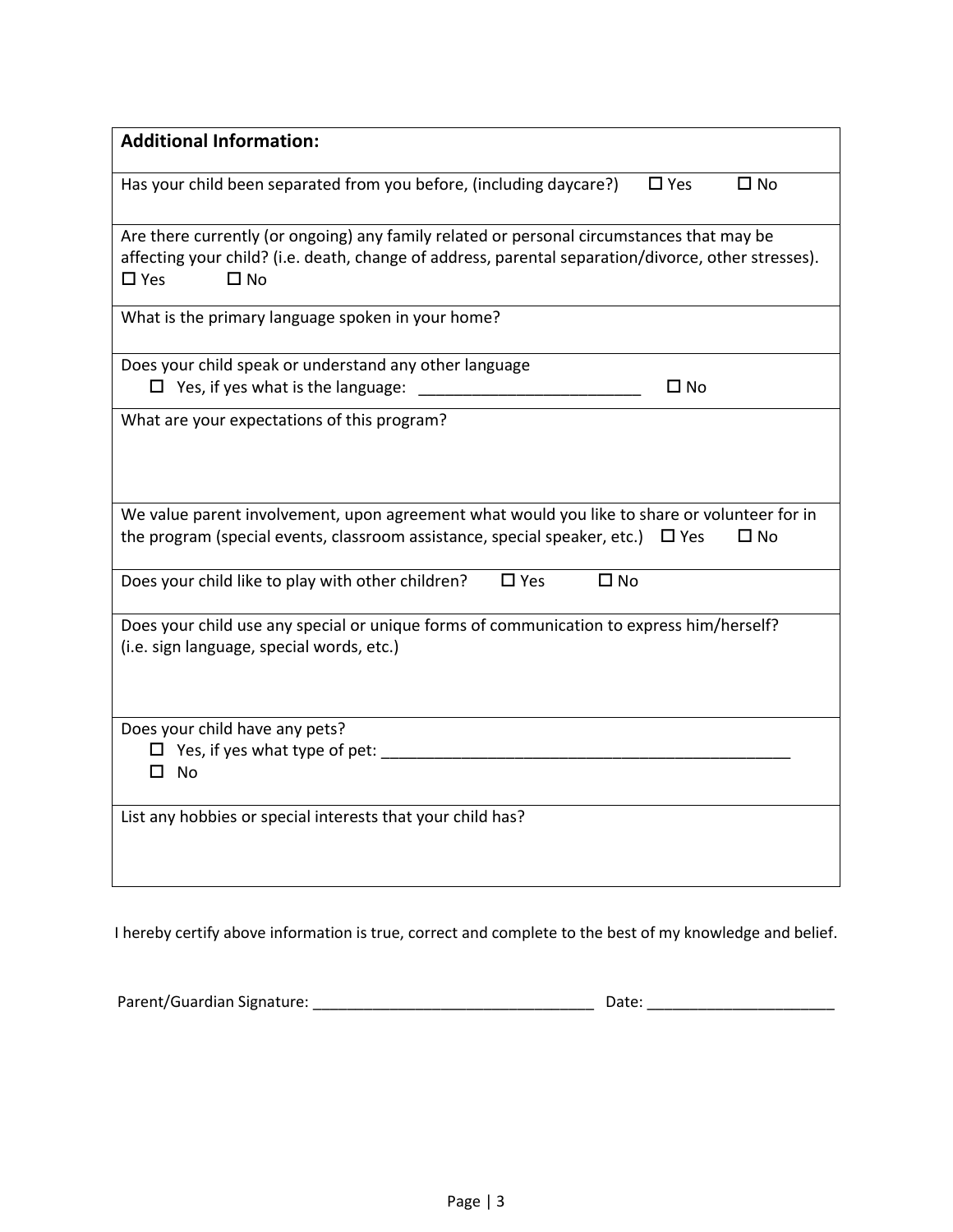### **CONSENT FOR USE OF PERSONAL IMAGE AND INFORMATION**

Various occasions arise throughout the year in which Spanish Montessori School is asked for permission to photograph and audio/videotape the student. **This form is designed for you to give authorization to the school to use your child's personal image and personal information in print, audio or video format.** A personal image may include photographs, and audio or video recording. Personal information may include information such as your child's name and age. If you have any questions about the use of this personal information, please contact Spanish Montessori School.

By signing this section, I consent to the disclosure of information for use by Media and/or Spanish Montessori Kindergarten for learning and/or celebration of learning purposes.

#### **Please mark one of the following to indicate your consent:**

**EXECUTE:** I give consent to disclosures as described below for all

\_\_\_\_ I do not give consent to any of the below disclosures

\_\_\_\_ I give consent to only the following: (please check boxes you agree to)

 $\square$  Child's picture to be displayed internally within the confines of Spanish Montessori

School such as on display boards on or in the classroom and during special events.

 $\Box$  Photographs of your child and classmates that go home in memory books and year end books.

 $\Box$  Group and class photographs that include your child (professional photography)

 $\square$  Spanish Montessori's Instagram & Facebook Page

 $\square$  Spanish's Montessori's Newsletter

 $\square$  Spanish Montessori's Website

Student's Name: \_\_\_\_\_\_\_\_\_\_\_\_\_\_\_\_\_\_\_\_\_\_\_\_\_\_\_\_\_\_\_\_\_\_\_\_\_\_\_\_\_\_\_\_\_\_\_\_\_\_

Parent/Guardian Signature: \_\_\_\_\_\_\_\_\_\_\_\_\_\_\_\_\_\_\_\_\_\_\_\_\_\_\_ Date:\_\_\_\_\_\_\_\_\_\_\_\_\_\_\_\_\_\_\_\_\_\_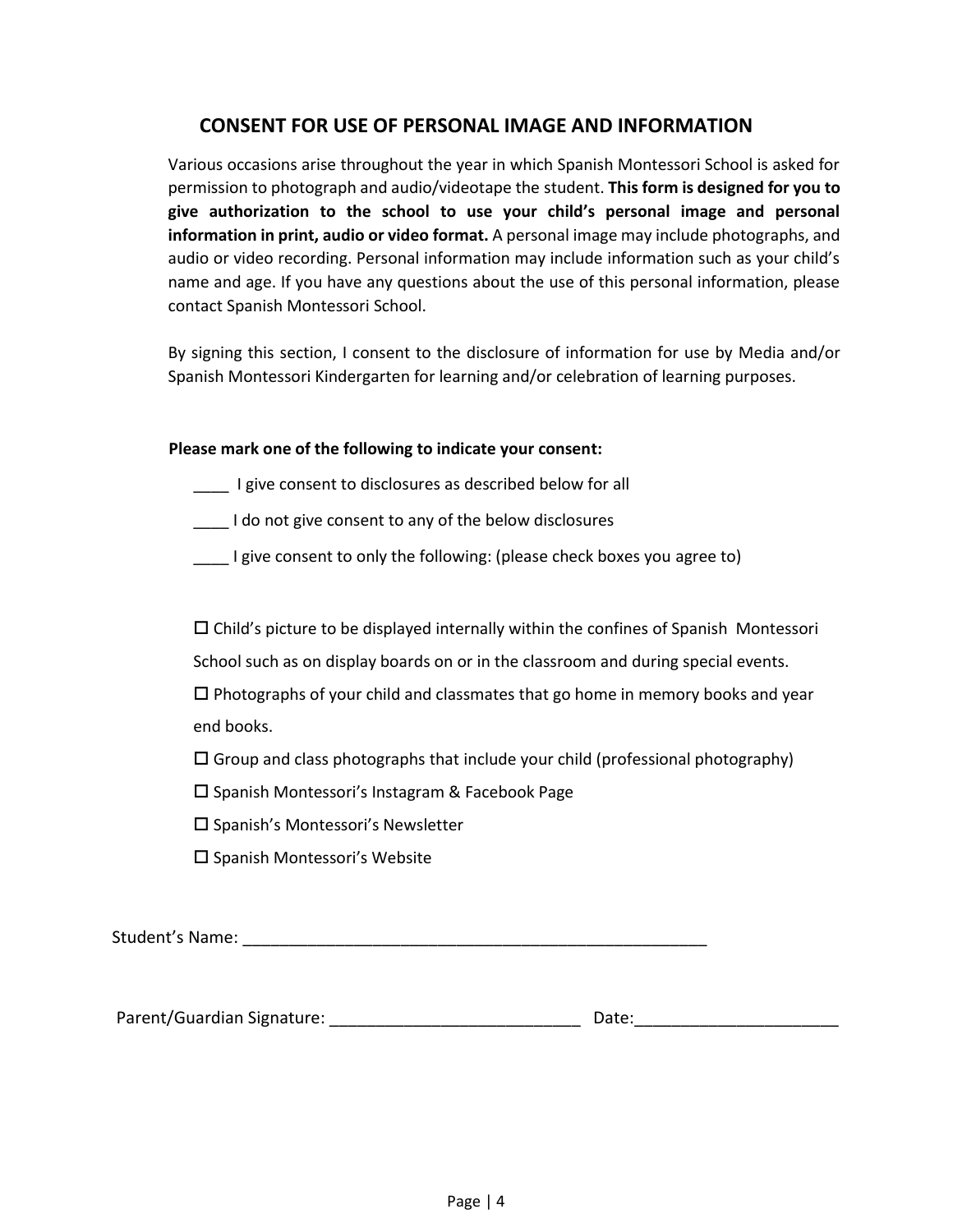## **Parent Consent for Field Trips in City Limits**

#### **MEDICAL CONCERNS**

For the safety of your child, please indicate any medical concerns you have for your child and the medication that he or she is presently taking. Medical Concerns (allergies, etc.)

\_\_\_\_\_\_\_\_\_\_\_\_\_\_\_\_\_\_\_\_\_\_\_\_\_\_\_\_\_\_\_\_\_\_\_\_\_\_\_\_\_\_\_\_\_\_\_\_\_\_\_\_\_\_\_\_\_\_\_\_\_\_\_\_\_\_\_\_\_\_\_\_\_\_\_\_\_\_\_\_\_ \_\_\_\_\_\_\_\_\_\_\_\_\_\_\_\_\_\_\_\_\_\_\_\_\_\_\_\_\_\_\_\_\_\_\_\_\_\_\_\_\_\_\_\_\_\_\_\_\_\_\_\_\_\_\_\_\_\_\_\_\_\_\_\_\_\_\_\_\_\_\_\_\_\_\_\_\_\_\_\_\_

\_\_\_\_\_\_\_\_\_\_\_\_\_\_\_\_\_\_\_\_\_\_\_\_\_\_\_\_\_\_\_\_\_\_\_\_\_\_\_\_\_\_\_\_\_\_\_\_\_\_\_\_\_\_\_\_\_\_\_\_\_\_\_\_\_\_\_\_\_\_\_\_\_\_\_\_\_\_\_\_\_

Medication: \_\_\_\_\_\_\_\_\_\_\_\_\_\_\_\_\_\_\_\_\_\_\_\_\_\_\_\_\_\_\_\_\_\_\_\_\_\_\_\_\_\_\_\_\_\_\_\_\_\_\_\_\_\_\_\_\_\_\_\_\_\_\_\_\_\_\_\_\_\_

#### **SPECIAL NEEDS**

Please identify any special needs (ie., speech/language delay, physical or sensory impairment, fragile medical conditions, behaviour concerns, social/emotional concerns):

\_\_\_\_\_\_\_\_\_\_\_\_\_\_\_\_\_\_\_\_\_\_\_\_\_\_\_\_\_\_\_\_\_\_\_\_\_\_\_\_\_\_\_\_\_\_\_\_\_\_\_\_\_\_\_\_\_\_\_\_\_\_\_\_\_\_\_\_\_\_\_\_\_\_\_\_\_\_\_\_\_ \_\_\_\_\_\_\_\_\_\_\_\_\_\_\_\_\_\_\_\_\_\_\_\_\_\_\_\_\_\_\_\_\_\_\_\_\_\_\_\_\_\_\_\_\_\_\_\_\_\_\_\_\_\_\_\_\_\_\_\_\_\_\_\_\_\_\_\_\_\_\_\_\_\_\_\_\_\_\_\_\_

\_\_\_\_\_\_\_\_\_\_\_\_\_\_\_\_\_\_\_\_\_\_\_\_\_\_\_\_\_\_\_\_\_\_\_\_\_\_\_\_\_\_\_\_\_\_\_\_\_\_\_\_\_\_\_\_\_\_\_\_\_\_\_\_\_\_\_\_\_\_\_\_\_\_\_\_\_\_\_\_\_

#### **FIELD TRIP**

Throughout the school year students have the opportunity to participate in a variety of field trips within the city (separate consent forms will be issued for field trips outside the city).

"I give permission for my child to participate in any school organized field trip within the

\_\_\_\_\_\_\_\_\_\_\_\_\_\_\_\_\_\_\_\_\_\_\_\_\_\_\_\_\_\_\_\_\_\_\_\_\_ \_\_\_\_\_\_\_\_\_\_\_\_\_\_\_\_\_\_\_\_\_

City of Lethbridge."

Signature of Parent/Guardian Date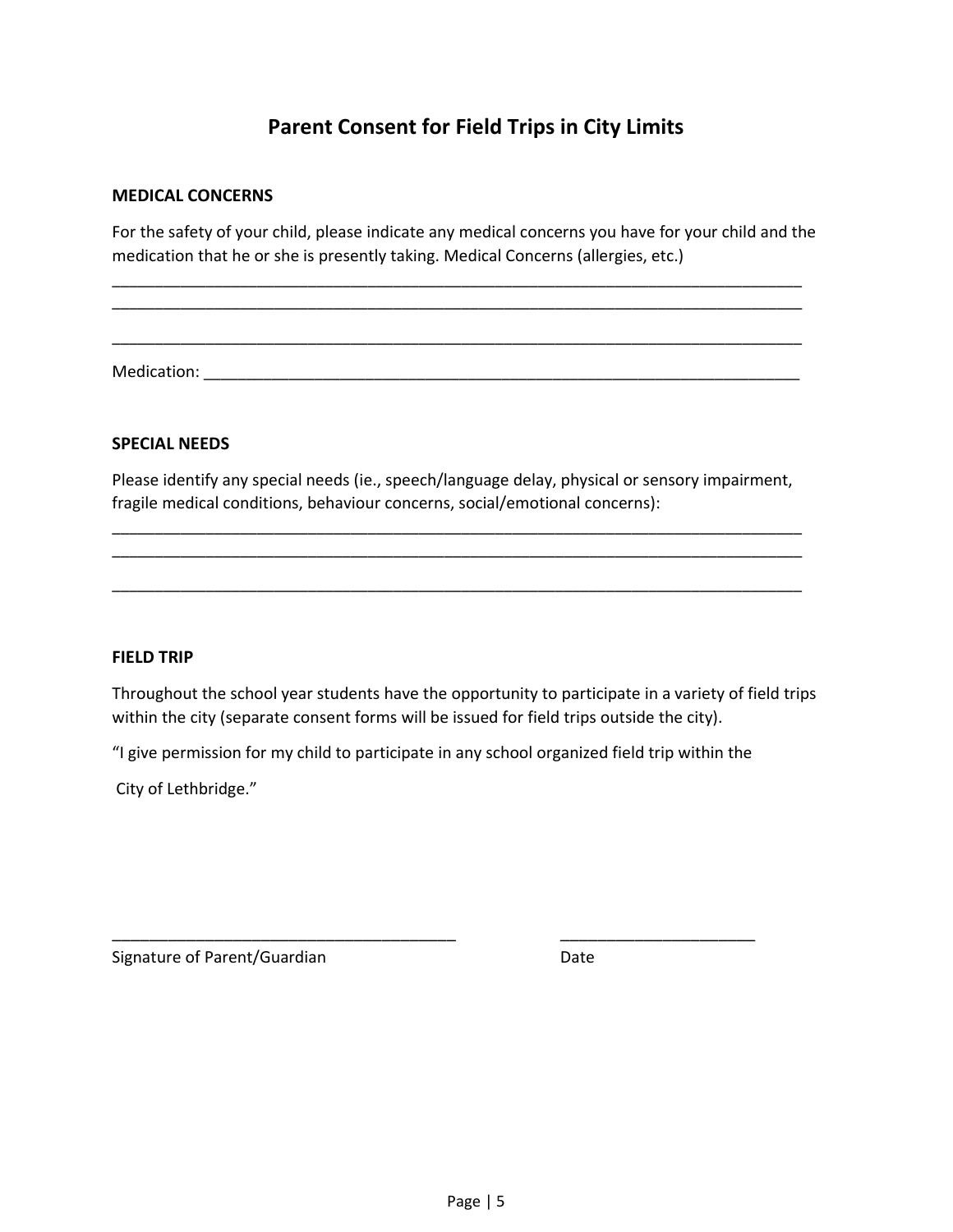## **Required Documentation**

- 1. Registration Form
- 2. Copy of Birth Certificate (if you were born in Canada)
- 3. Copy of Alberta Personal Health Card
- 4. \$50 Registration Fee
- 5. Assessment from a professional stating a mild/moderate in one area of development (Social Worker, Physician, Health Unit, etc.)

\*\*\*Please keep in mind that your child's name will be added to the Kindergarten Program list once all required documentation has been handed in.

I, parent/guardian, agree I have received and read the parent handbook and also confirm the information given above is accurate to my knowledge.

\_\_\_\_\_\_\_\_\_\_\_\_\_\_\_\_\_\_\_\_\_\_\_\_\_\_\_\_\_\_\_\_\_\_\_\_\_\_\_\_\_\_\_ \_\_\_\_\_\_\_\_\_\_\_\_\_\_\_\_\_\_\_\_\_\_\_\_\_\_\_\_\_

Parent/Guardian Signature Date